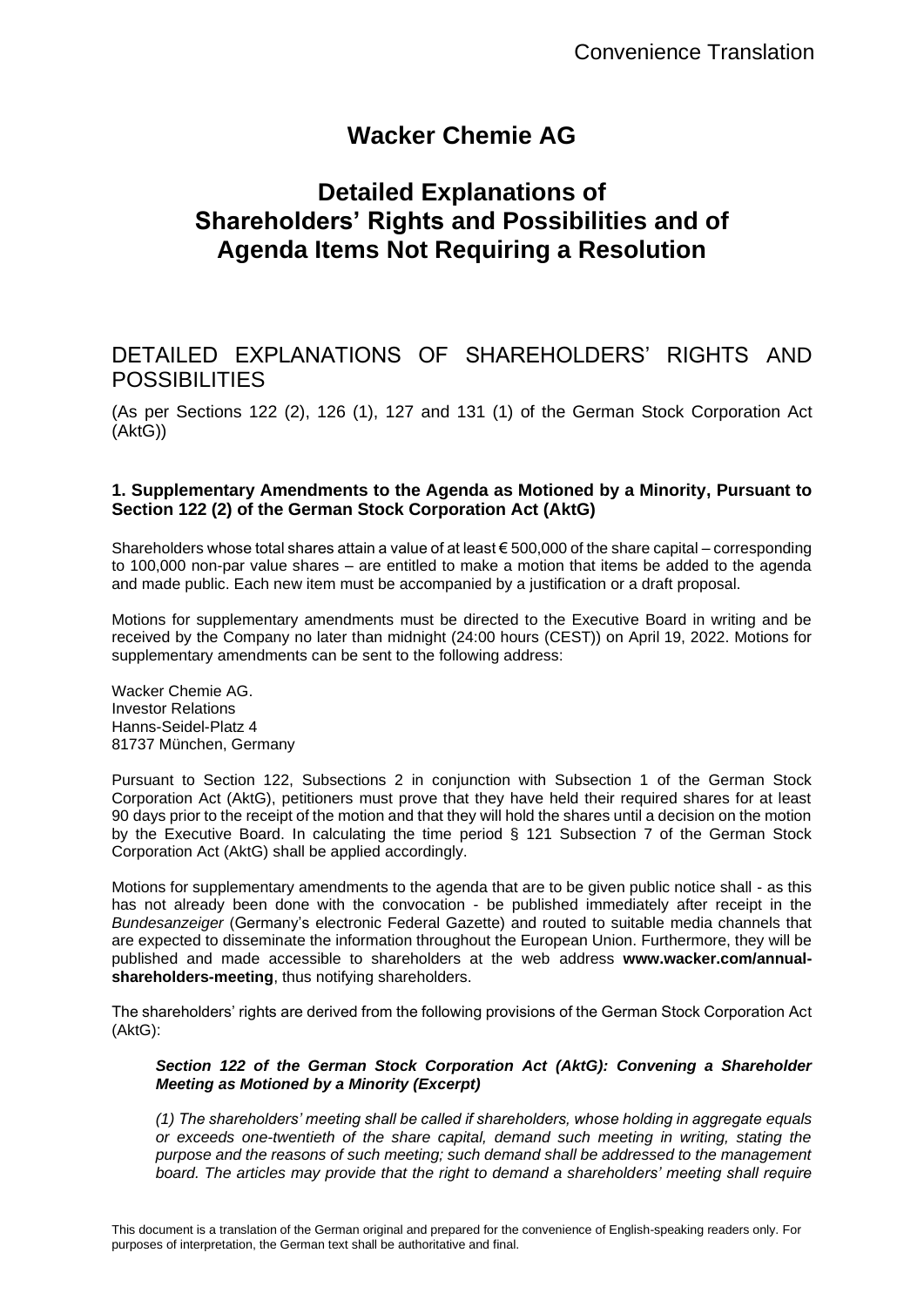*another form or the holding of a lower proportion of the share capital. The shareholders who have made the demand shall provide evidence to the effect that they have held the shares for at least 90 days prior to the receipt of the demand and that they will hold the shares until the management board decides upon the demand. § 121 (7) shall apply accordingly.*

*(2) In the same manner, shareholders whose combined shareholdings account for one twentieth of the share capital or a pro rata value of € 500,000 can submit a motion to have items included in the agenda and made public. Each new item must be accompanied by a justification or a draft proposal. The motion pursuant to Sentence 1 must have been received by the Company at least 24 days prior to the Annual Shareholders' Meeting or at least 30 days prior to the Annual Shareholders' Meeting in case of companies listed on stock exchanges; the receiving date must be excluded.*

#### *Section 121 of the German Stock Corporation Act (AktG): General Provisions (excerpt)*

*(7) In case of deadlines and dates which are calculated back from the date of the meeting, the*  day of the meeting itself shall not be included in the calculation. Adjourning the meeting from a *Sunday, Saturday or a holiday to a preceding or following working day shall not be an option. Sections 187 to 193 of the German Civil Code (Bürgerliches Gesetzbuch) shall not be applied analogously. In case of unlisted companies, the articles may provide for a different calculation of the deadline.*

## **2. Motions and Election Nominations by Shareholders in Accordance with Section 126 (1) and Section 127 AktG**

Countermotions and election nominations by shareholders received by the Company at the address below by 24:00 hours (CEST) on May 05, 2022, at the latest, will be made accessible, together with the name of the shareholder, any justifications required to be made accessible and, where applicable, the content required to be added pursuant to Section 127, sentence 4, AktG, on the internet (**www.wacker.com/annual-shareholders-meeting**) immediately after receipt.

Wacker Chemie AG Investor Relations Hanns-Seidel-Platz 4 81737 München, Germany Fax: +49 89 6279-2910 Email: hauptversammlung@wacker.com

Countermotions and election nominations that have not been sent to the aforementioned Company address or are received after the stated deadline, will not be published by the Company on the internet.

The Company can choose not to make accessible a countermotion and its justification or an election nomination if one of the grounds for exclusion specified in Section 126 (2) of the German Stock Corporation Act (AktG) exists, as stated below:

- 1. If the Executive Board were to be subject to prosecution due to publication
- 2. If the countermotion caused the Annual Shareholders' Meeting to pass a resolution that contravened legislation or the Company's Articles of Association
- 3. If essential items of the justification are apparently incorrect or contain misleading statements or insults
- 4. If a shareholder's countermotion has already been made public at an Annual Shareholders' Meeting in terms of a different countermotion concerning the same matter, as per Section 125 of the German Stock Corporation Act (AktG)
- 5. If the same countermotion, with essentially the same justification, has already been made public by a shareholder at at least two Annual Shareholders' Meetings in the last five years, as per Section 125 of the German Stock Corporation Act (AktG), and received at the Annual Shareholders' Meeting less than one twentieth of the overall votes based on the share capital represented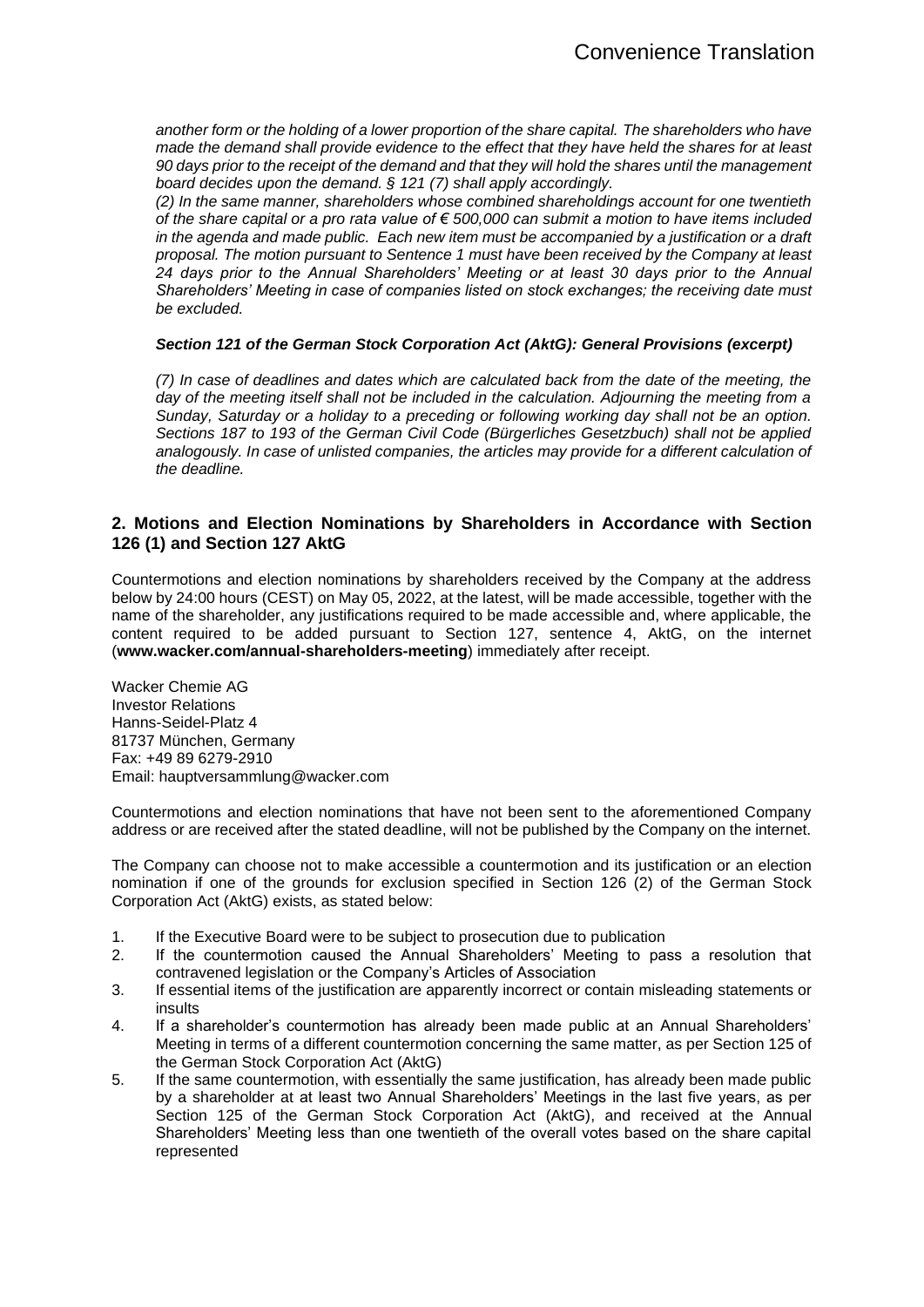- 6. If it is clear that the shareholder will neither be attending the Annual Shareholders' Meeting nor be represented by a proxy
- 7. If the shareholder failed to propose or failed to have a countermotion proposed which he or she had submitted at two Annual Shareholders' Meetings in the last two years.

A justification need not be made public if it contains a total of more than 5,000 characters.

Furthermore, above and beyond the previously stated grounds for exclusion as per Section 126 (2) of the German Stock Corporation Act (AktG), nominations must only be made available if they have been submitted with the name, occupation and domicile of the proposed person and, with regard to the nomination of Supervisory Board members, details on memberships in any other supervisory boards to be legally constituted in terms of Section 125 (1) Sentence 5 of the German Stock Corporation Act (AktG). A proposal to nominate Supervisory Board members should, in addition, include details on their memberships in any comparable German or non-German supervisory bodies of commercial enterprises.

These shareholders' rights are derived from the following provisions of the German Stock Corporation Act (AktG), which also specifies the circumstances under which it is permissible to refrain from making countermotions and nomination proposals available:

#### *Section 126 of the German Stock Corporation Act (AktG): Shareholder Motions*

*(1) Shareholder motions, which shall include the name of the shareholder, the justifications and any comments from the administrators, must be made public to the authorized persons as per Section 125 (1) to (3) and in accordance with the requirements stated therein, if the shareholder has submitted a countermotion to a proposal by the Executive and Supervisory Boards regarding a specific agenda item, and sent the countermotion and accompanying justification to the address specified for this purpose in the invitation at least 14 days prior to the Annual Shareholders' Meeting. The receiving date is to be excluded. Companies listed on stock exchanges must make the notice publicly accessible on their website. Section 125 (3) applies accordingly.*

*(2) A countermotion and its justification do not need to be made public under the following circumstances:*

- *1. If the Executive Board were to be subject to prosecution due to publication*
- *2. If the countermotion caused the Annual Shareholders' Meeting to pass a resolution that contravened legislation or the Company's Articles of Association*
- *3. If essential items of the justification contain apparently incorrect or misleading statements or insults*
- *4. If a shareholder's countermotion has already been made public at an Annual Shareholders' Meeting in terms of a different countermotion concerning the same matter, as per Section 125*
- *5. If the same countermotion, with essentially the same justification, has already been made public by a shareholder at least two Annual Shareholders' Meetings in the last five years, as per Section 125, and received at the Annual Shareholders' Meeting less than one twentieth of the overall votes based on the share capital represented*
- *6. If it is clear that the shareholder will neither be attending the Annual Shareholders' Meeting nor be represented by a proxy*
- *7. If the shareholder failed to propose or failed to have a countermotion proposed which he or she had submitted at two Annual Shareholders' Meetings in the last two years*

*A justification need not be made public if it contains a total of more than 5,000 characters.*

*(3) If several shareholders submit countermotions regarding the same item of the resolution, the Executive Board is empowered to consolidate the countermotions and their justifications.*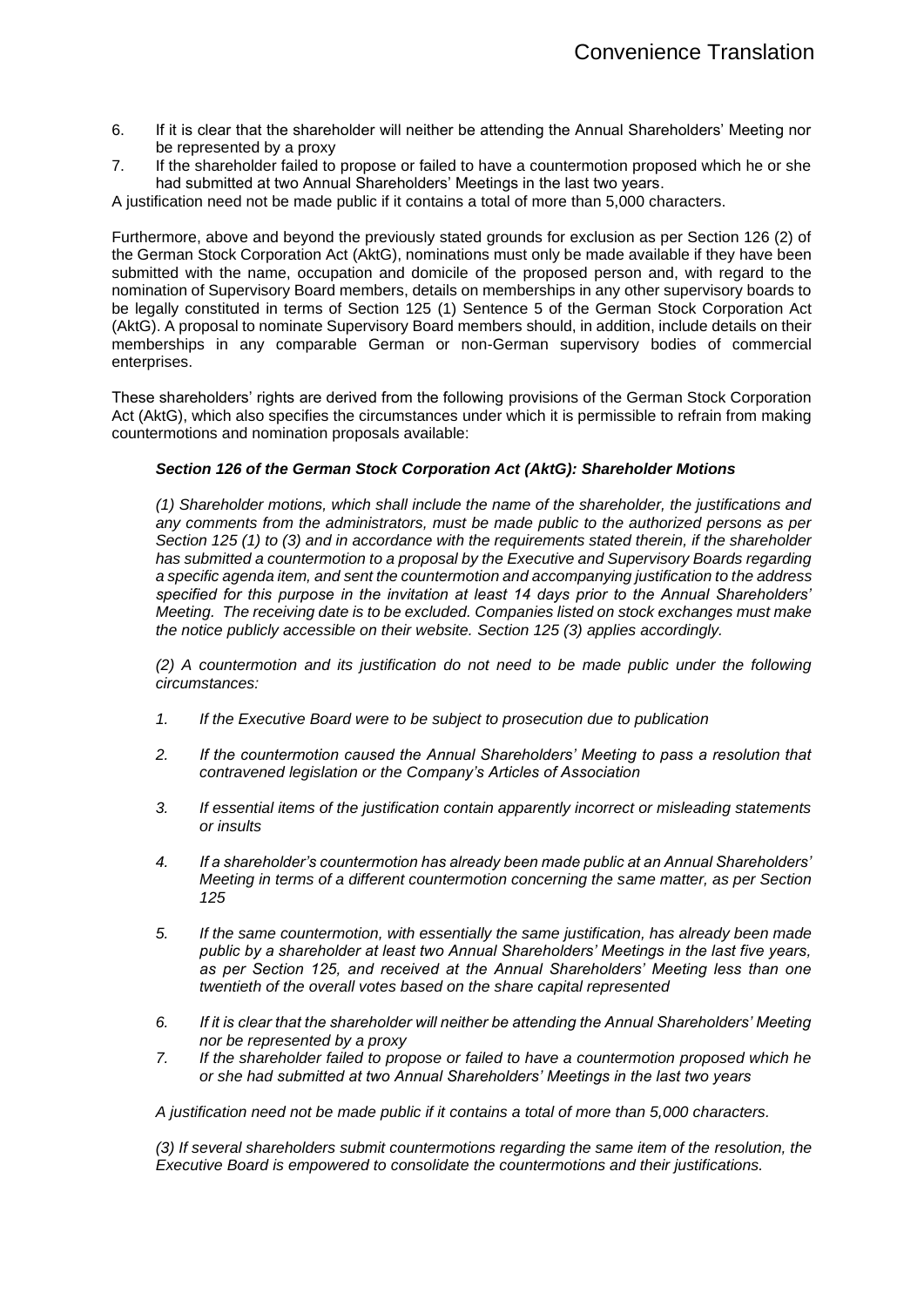#### *Section 127 of the German Stock Corporation Act (AktG): Shareholder Nominations*

*The terms of Section 126 apply analogously to a shareholder's proposal to nominate Supervisory Board members or auditors. A nomination does not need to be justified. The Executive Board also does not need to make a nomination public if the proposal does not include the details required by Section 124 (3) Sentence 4 and Section 125 (1) Sentence 5. Regarding nominations made by shareholders for the election of Supervisory Board members of listed companies, to which the Co-Determination Act (Mitbestimmungsgesetz), the Coal, Iron and Steel Co-Determination Act (Montan-Mitbestimmungsgesetz) or the Co-Determination Amendment Act (Mitbestimmungsergänzungsgesetz) apply, the Executive Board has to add the following information:* 

- *1. reference to the requirements pursuant to Section 96 (2),*
- *2. statement whether there has been an objection to the overall fulfilment pursuant to Section 96, Subsection 2, Sentence 3 and*
- *3. statement how many seats in the Supervisory Board need to be occupied by women and men respectively to comply with the requirements pursuant to Section 96 (2) Sentence 1.*

#### *Section 124 of the German Stock Corporation Act (AktG): Notification of Motions for Supplementary Amendments; Resolution Proposals (Excerpt)*

*(3) […] The nominations of candidates for the supervisory board or for auditors shall state their names, profession exercised, and places of residence. […]*

#### *Section 125 of the German Stock Corporation Act (AktG): Disclosures to Shareholders and Supervisory Board Members (Excerpt)*

*(1) […] With regard to companies listed on stock exchanges, nominations of Supervisory Board members must include details on their membership in any other supervisory boards to be legally constituted; details on their membership in comparable domestic and foreign supervisory bodies of enterprises should be added.*

# **3. Shareholders' Right to Ask Questions by Electronic Means in Accordance with Section 1 (2), Sentence 1, No. 3, and Sentence 2, of the Covid-19 Measures Act**

As provided for by Section 1 (2), sentence 1, no. 3, and sentence 2 of the Covid-19 Measures Act, shareholders are afforded the right to ask questions by electronic means.

Shareholders who have properly registered for the Annual Shareholders' Meeting and proven their share ownership or, respectively, their authorized representatives can direct their questions to the Company until 24:00 hours (CEST) (time of receipt) on May 18, 2022, at the latest, via the Company's password-protected shareholder portal at **www.wacker.com/annual-shareholders-meeting**.

The Executive Board will decide, in accordance with Section 1 (2), sentence 2, of the Covid-19 Measures Act, how to answer the questions at its duty-bound, free discretion.

The provisions underlying this opportunity to ask questions by way of electronic communication are as follows:

## *Section 1 of Covid-19 Measures Act (excerpt)*

*(2) The executive board may decide that the meeting is held as a virtual general meeting without the physical presence of shareholders or their proxies, provided that*

*[…]*

*3. the shareholders are granted the right to ask questions by way of electronic communication,*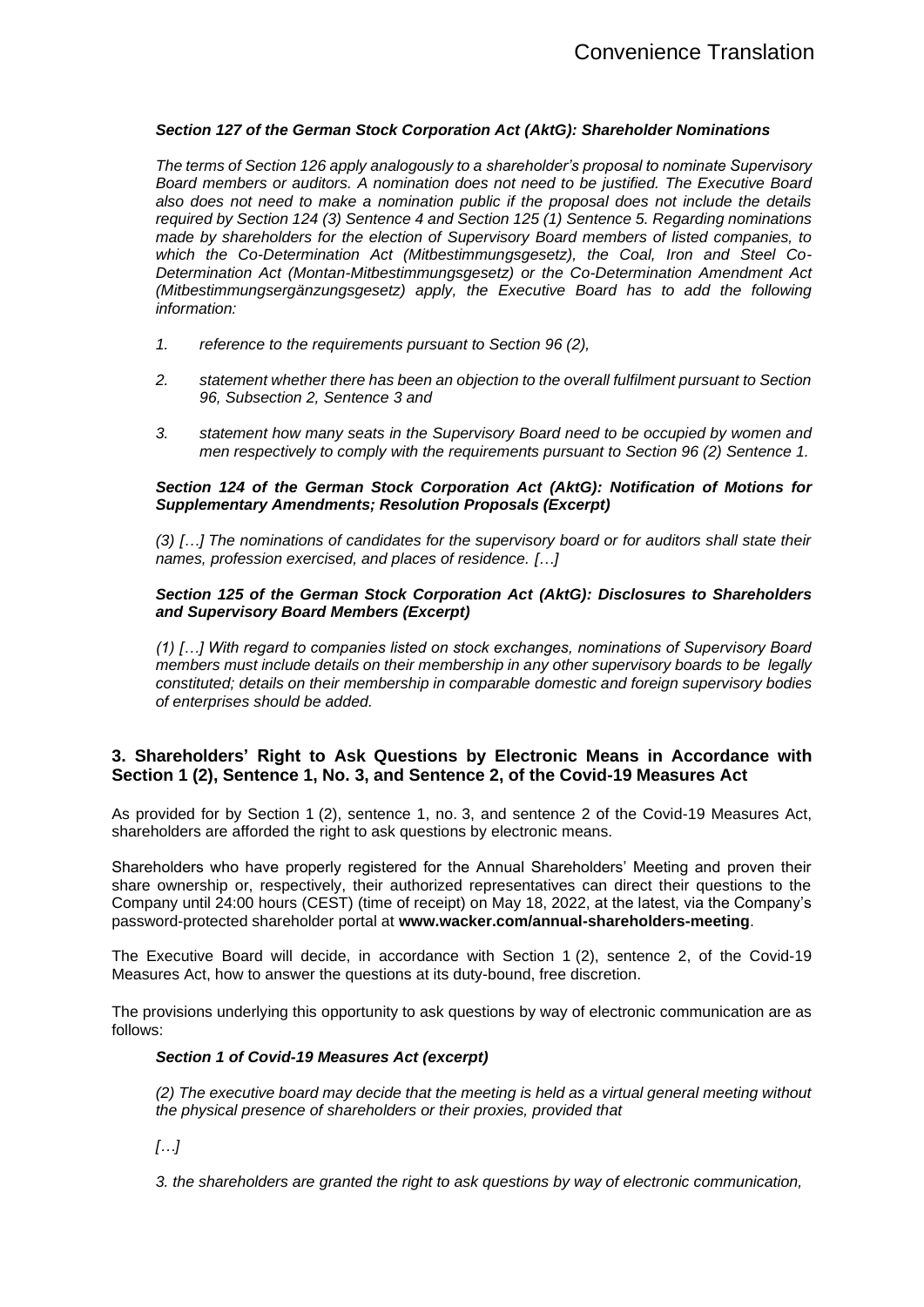# *[…]*

*The Executive Board shall decide, at its sole discretion how to answer questions; it may also stipulate that questions must be submitted by electronic communication no later than one day before the meeting. Motions or election proposals by shareholders which are to be made available pursuant to Section 126 or Section 127 of the Stock Corporation Act shall be deemed to have been made at the meeting if the shareholder making the motion or submitting the election proposal is duly authorized and registered for the Annual General Meeting.*

*(6) The decisions of the executive board pursuant to paragraphs 1 to 5 require the approval of the supervisory board. […]*

#### *Section 131 of the German Stock Corporation Act (AktG): Shareholders' Right to Information*

*(1) During the Annual Shareholders' Meeting, each shareholder may request and must receive information from the Executive Board about Company matters, insofar as these are necessary to make an informed assessment of an agenda item. The duty of disclosure shall additionally extend to the Company's legal and business relationships to affiliated companies. If a company exercises the option of exemptions or relief as per Section 266 (1) Sentence 3 and Sections 276 or 288 of the German Commercial Code, then each shareholder is entitled to require at the Annual Shareholders' Meeting that he or she be provided with the annual financial statements in the form that would have been provided if these simplifications had not been applied. The duty of disclosure by the Executive Board of a parent company (Section 290 (1) and (2) of the German Commercial Code) to present the annual financial statements and management report at the Annual Shareholders' Meeting also extends to the position of the Group and those entities included in consolidated financial statements.*

*(2) The information must comply with the principles of diligent and accurate accountability. The Articles of Association or Articles of Incorporation pursuant to Section 129 can empower the meeting's moderator to reasonably limit the time available to shareholders during the questionand-answer session and specifically decide in this matter.*

*(3) The Executive Board may decline to disclose information under the following circumstances:*

- *1. If disclosing the information could, according to a commercially reasonable assessment, possibly inflict a not insignificant disadvantage upon the Company or one of its affiliated companies;*
- *2. Insofar as it pertains to tax valuations or the amount of specific taxes;*
- *3. If providing the information concerns the difference between the value of items specified in the annual statement of financial position and a higher valuation of these items, unless the Annual Shareholders' Meeting adopts the annual financial statements;*
- *4. Information regarding the accounting and valuation methods, insofar as the methods specified in the Annex are sufficient to provide a true and fair view of the Company's assets, liabilities, financial position, and profit or loss as per Section 264 (2) of the German Commercial Code (HGB); this does not apply if the Annual Shareholders' Meeting adopts the annual financial statements;*
- *5. If the Executive Board was to be subject to prosecution due to disclosing the information;*
- *6. To the extent that it is not obligatory to specify details to a bank institution, a financial services institution or a securities institution on the applied accounting and valuation methods and the offsets made in the annual financial statements, management report, consolidated financial statements or group management report;*
- *7. Insofar as information has been made continually available on the Company's website at least seven days prior to the start of and during the Annual Shareholders' Meeting.*

*The Executive Board may not refuse to provide information under any other circumstances.*

*(4) If a shareholder is given information on an occasion other than at the Annual Shareholders' Meeting because of his role as a shareholder, then this information must be provided to every*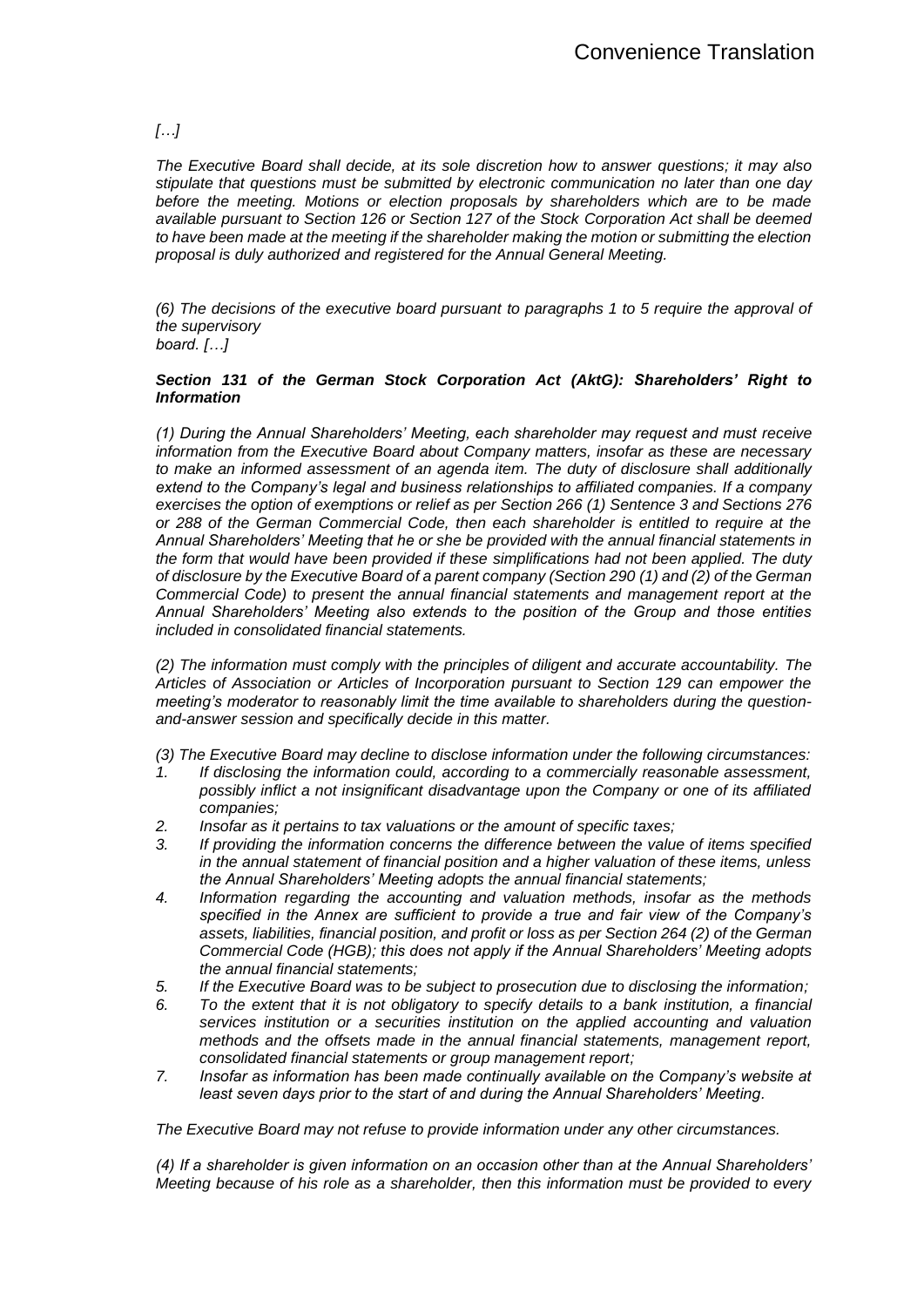*other shareholder upon request during the Annual Shareholders' Meeting, even if it is unnecessary for making an informed assessment of an item on the agenda. The Executive Board may not use Section 3, Sentence 1, Numbers 1 to 4 as a reason for refusing to disclose the information. Sentences 1 and 2 do not apply if a subsidiary (as per Section 290 (1)(2) of the German Commercial Code), a joint venture (as per Section 310 (1) of the German Commercial Code) or an associated company (as per Section 311 (1) of the German Commercial Code) issues the information to a parent company (as per Section 290 (1), (2) of the German Commercial Code) for purposes of incorporating said company in the parent company's consolidated financial statements and the information was required for this purpose.*

*(5) If information is denied to a shareholder, then he or she may request that his or her question and the reason for its denial be recorded in the minutes of the meeting.*

## **4. Opportunity to Object to Resolutions Adopted by the Annual Shareholders' Meeting in Accordance with Section 1 (2), No. 4, of the Covid-19 Measures Act**

Shareholders who exercised their voting rights have the opportunity to object to a resolution adopted by the Annual Shareholders' Meeting by electronic means in person or through an authorized representative.

Statements to that end must be sent via the Company's password-protected shareholder portal at **www.wacker.com/annual-shareholders-meeting** and may be submitted from the start of the Annual Shareholders' Meeting until the meeting is closed by its chairperson. The provisions on which this possibility to object are based are as follows:

## *Section 1 of Covid-19 Measures Act (excerpt)*

*(2) The executive board may decide that the meeting is held as a virtual general meeting without the* p*hysical presence of shareholders or their proxies, provided that*

*[...]*

*2. the exercise of shareholders' voting rights is possible via electronic communication (postal voting or electronic participation) and the granting of proxies, [...]*

*4. the shareholders who have exercised their voting rights in accordance with No. 2 are given the possibility to object to a resolution of the Annual General Meeting, in deviation from Section 245 No. 1 of the German Stock Corporation Act, waiving the requirement to appear at the Annual General Meeting.*

*[...]*

*(6) The decisions of the executive Board pursuant to paragraphs 1 to 5 require the approval of the Supervisory* Board. […]

#### *Section 245 of the German Stock Corporation Act (AktG): Authority to Bring an Action for Avoidance (excerpt – No. 1)*

*The following shall have authority to bring an action for avoidance:*

*(1) Any stockholder attending the general meeting, provided he has purchased the shares of stock already prior to the agenda having been published by notice and provided he raised an objection concerning the resolution and had it recorded in the minutes;*